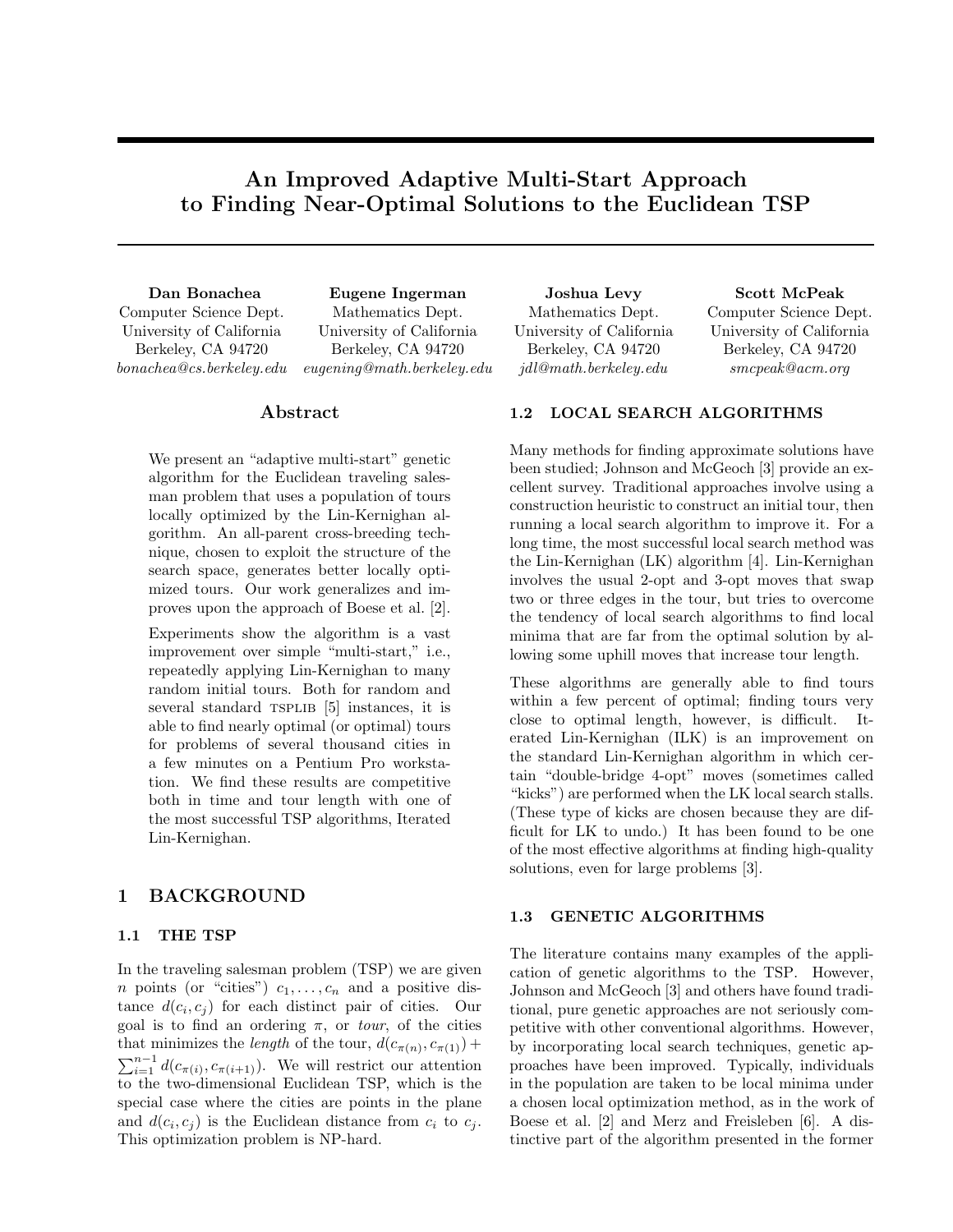paper is the repeated cross-breeding of the entire population to create a single child. Our work follows in the same vein, but yields an algorithm with substantially improved performance.

# 2 THE ADAPTIVE MULTI-START APPROACH

#### 2.1 THE BIG VALLEY

In a 1994 paper, Boese et al. [2] proposed a new TSP approximation algorithm. It is based on the observation that, in most cases, the locally optimal solutions optimized by 2-opt local search in the paper—share many edges with each other and with the optimal solution. The authors called this observation the "big valley" hypothesis and supported it with several experimental results. Their work was restricted to 2 opt local minima and random problem instances, i.e., problems where points are chosen uniformly at random on a square. The bond distance between two tours is defined as the number of edges in one tour not coinciding with an edge in the other. The authors proved that the bond distance is within a factor of two of the 2-opt distance, which is the least number of 2-opt operations needed to get from one tour to another.

## 2.2 ADAPTIVE MULTI-START

How does one exploit the big valley? Boese et al. present the adaptive multi-start (AMS) algorithm. First, they create a population of tours by running 2-opt local search on random initial tours. Then they repeatedly create a "child" tour by adding edges from the "parent" tours with probability proportional to the fitness of an edge, where the fitness of an edge is determined by the length and number of the parent tours containing the edge. The edges that occur more often or in shorter tours in the parent population have a better chance of appearing in the new tour. After the legal edges in the parent population are exhausted, the fragments of the partial tour are reconnected at random to form a complete tour, and 2-opt is run on the tour. If the child has a shorter tour length than one of the parents, it replaces the worst tour in the population.

In this work, we improve on the method of Boese et al. by (i) choosing different population sizes and numbers of generations; (ii) using another fitness function; (iii) implementing the child generation more efficiently and effectively; and (iv) using Lin-Kernighan local optimization. While the algorithm of Boese et al. performed only somewhat better than 2-opt, the ver-



Figure 1: For 2000 LK local minima, (a) the average bond distance to the other local minima, and (b) the bond distance to the best local minimum, for a random 1000-point instance.



Figure 2: For 2000 LK local minima, (a) the average bond distance to the other local minima, and (b) the bond distance to the best local minimum, for  $TSPLIB's$ pr2392 instance.

sion of AMS presented here finds tours of much better quality—in fact often better than those of the Iterated Lin-Kernighan algorithm (see §6).

## 2.3 THE BIG VALLEY HYPOTHESIS FOR LK TOURS

In our algorithm, we use Lin-Kernighan for local optimization on the tours. We now give some evidence that the big valley hypothesis still holds for LK-optimized tours.

For several Euclidean TSPs, we ran the LK algorithm on 2000 random initial tours and compared the 2000 locally optimal tours to each other and to the best locally optimal tour. Figures 1 and 2 show the results for a 1000-point random problem and a 2392-point nonrandom problem (from TSPLIB [5]).

Observe that in each case, the quality of local optima correlates with the distance between the local optima. That is, they cluster around the best local optima. Thus it is plausible that by finding locally optimized tours that are near many of the optima, we will find better tours.

The correlation is not as strong between the quality of local optima and distance to the best of the local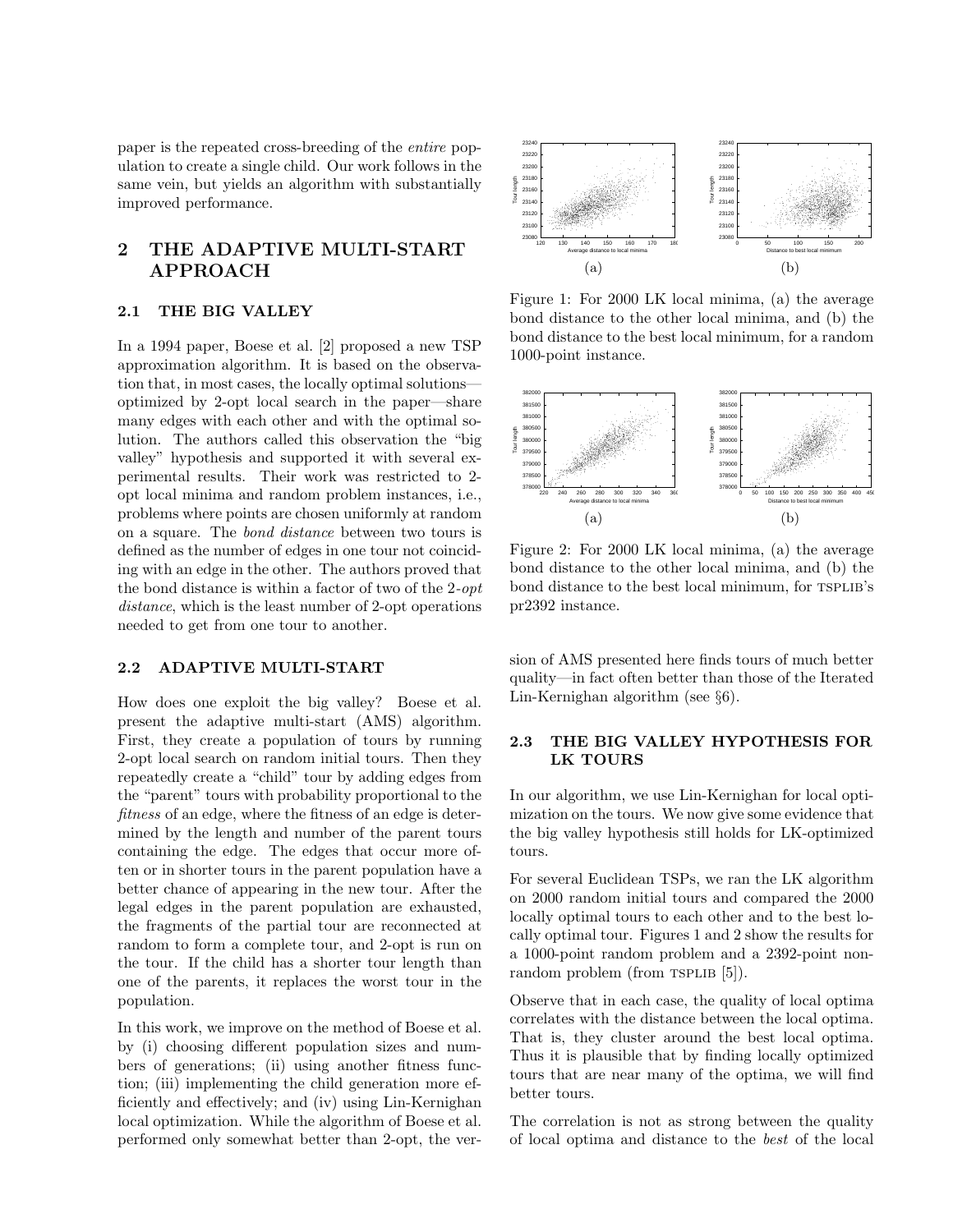

Figure 3: Structure of the algorithm.

optima found. Yet this should not be too discouraging: generally, a number of local optima are very good, though they may differ in a fair number of edges. (Indeed, a globally optimal tour might not be unique.) This explains the lower bulge of points in Figure 1(b), which represent good tours distant from the best local optimum.

The plots give credence to the big valley hypothesis for LK-optimized tours, and suggest that the AMS approach is compatible with LK-optimized tours.

# 3 THE ALGORITHM

#### 3.1 GENERAL STRUCTURE

Figure 3 provides a conceptual diagram for our AMS algorithm. The algorithm is genetic in nature: at every generation, a randomized cross-breeding operation is applied to the parent tours to create a child tour that contains many of the same edges as the parents. This child tour is subsequently locally optimized and added to the population, provided the child short enough.

The algorithm operates in two phases. In the first phase, it generates a set of initial tours using a tour construction heuristic (such as random, greedy, or nearest-neighbor) and each of these parent tours is locally optimized. The resulting tours are the initial population.

In the second phase, we begin by collecting the union of all the edges which appear anywhere in the population into an "edge pool," and calculating a fitness value for each edge in the pool based on characteristics of the edge itself and the tours containing that edge. (Note this differs from traditional genetic approaches, which generally assign fitness to individuals in the population, not their components.) Next, we repeatedly choose edges from the pool at random with probability proportional to their fitness values and add them to a child tour we are growing, omitting any edges that would create an illegal tour, until no more edges may be added. Since we may exhaust all the edges in the pool and still be left with an incomplete child tour, we may also need to add some new edges to connect the tour fragments. This completion can be accomplished using an edge-length based heuristic such as nearestneighbor or greedy, or with a simple-minded random selection. Finally, the complete child is passed through the local optimizer, and compared to the population. If the new tour is shorter than the longest tour in the population, the new tour will replace the longest tour. The new population then becomes the basis for the subsequent generation. As we will see, the population eventually reaches a point where no further progress can be made, and we stop the algorithm (see §5). (One could generate several children, then incorporate the good ones into the population, but this does not improve performance.)

The described algorithm has a large number of parameters that can be adjusted to change its behavior, such as the choice of tour construction heuristic, the size of the population, the child completion algorithm, and the choice of fitness function. These choices are discussed in §3.3 and §5.

## 3.2 COMPARISON TO BOESE ET AL. ALGORITHM

The general idea of our algorithm is similar to that of the algorithm described by Boese et al. However, there are some significant differences. For example, the Boese et al. algorithm spends about half of the time building the initial population and the other half generating child paths, while our algorithm, when properly adjusted, spends less time on the initial population and focuses on a larger number of generations (a ratio of perhaps 1:1000 instead of 1:1). Our algorithm uses a quality-conscious (and in fact faster) heuristic for child tour completion instead of random completion. It uses Lin-Kernighan instead of 2-opt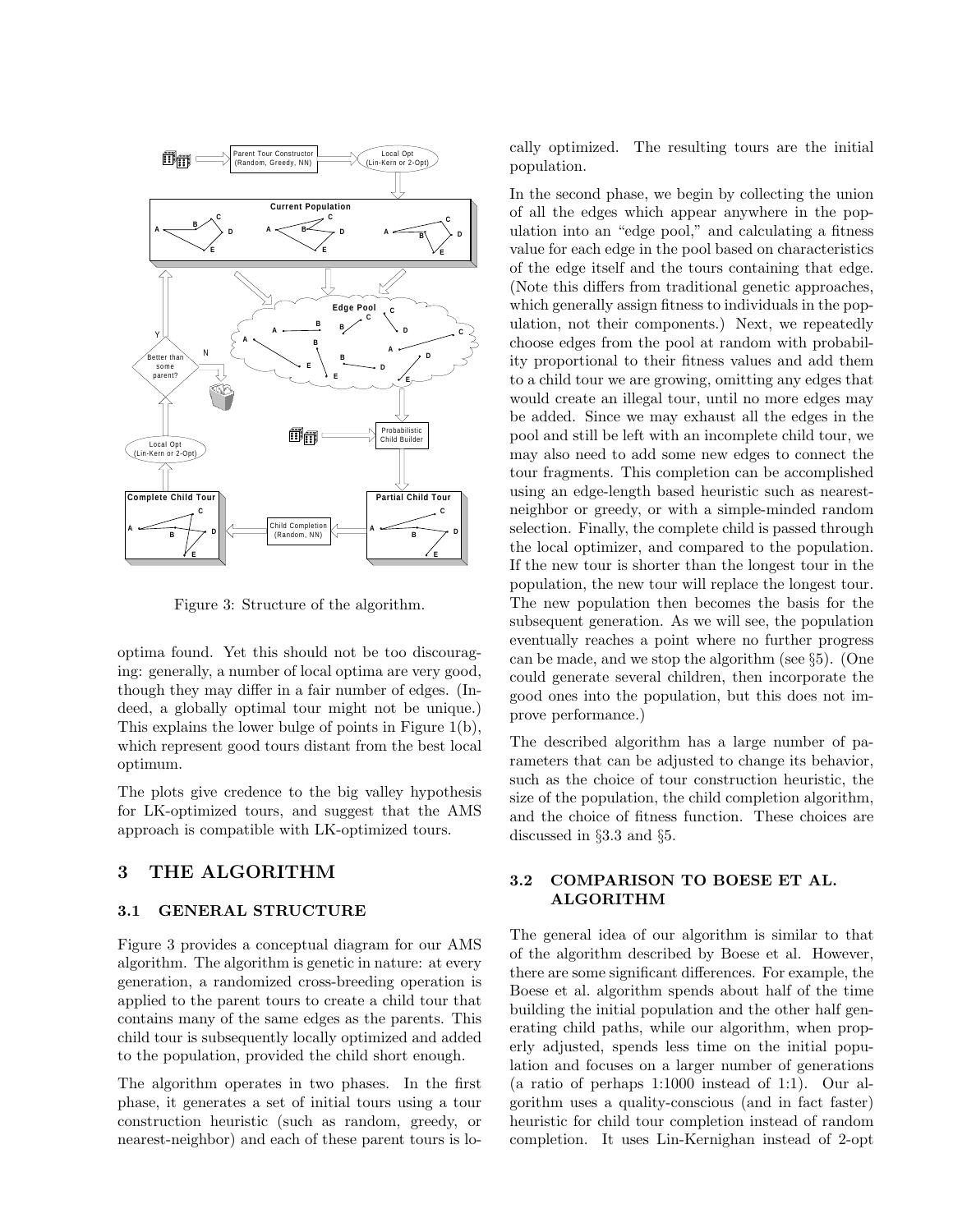for local optimization, which (not surprisingly) produces much better results. It also runs local search on each child path only once, rather than relying on nondeterminism in the local search to provide different optimized children. Finally, we use a more sophisticated fitness function for assigning edge probabilities.

## 3.3 THE FITNESS FUNCTION

The AMS algorithm uses a fitness function to decide the probability of picking each edge. The choice of this fitness function greatly influences the algorithm's performance, both in terms of tour quality and running time. Since there is no single obvious choice, we studied several possibilities and empirically evaluated their effectiveness.

We want the fitness of an edge to correlate positively with factors that contribute to good tours. Possible factors include edge length, the lengths of the population tours that contain the edge, and the edge's popularity, or the fraction of parents containing the edge. Parameters in the function make it possible to strike a favorable balance among the factors.

The fitness function we found most effective was of the form

$$
Fit(e) = \alpha Q_E + (1 - \alpha)PQ_T
$$

for any edge e.  $Q_E$  reflects the relative quality (length) of e compared to other edges in the pool,  $Q_T$  reflects the relative quality of the best tour containing the edge, and  $P$  is a scaling factor dependent on the popularity of the edge. The parameter  $\alpha$ , in the range 0 to 1, influences the relative importance of the two terms.

We define  $Q_E$  to be a linear function of the length of  $e$ , scaled so that the shortest edge in the pool has  $Q_E = 1$ and the longest has  $Q_E = 0$ .  $Q_T$  is defined similarly: it is a linear function of the length of the shortest tour in the population that contains the edge, scaled to the range 0 to 1. Finally, we let  $P = e^{\beta (pop(e)-1)}$ , where pop(e) is the popularity of e and the parameter  $\beta \geq 0$ controls the importance of popularity.

# 4 IMPLEMENTATION

## 4.1 TOOLS

We implemented the algorithm described in §3 in about 2500 lines of  $C++$  code [7]. The implementation of the Lin-Kernighan local search algorithm and the parent tour construction heuristics were taken from the CONCORDE [1] library of Applegate et al., a freely available collection of TSP-solving utilities.

#### 4.2 COMPLEXITY

The complexity for our implementation is  $O(pS +$  $q(np \log np + S)$ , where *n* is the number of cities, *p* is the population size,  $q$  is the number of generations, and S is the running time for the local search.

The algorithm generates the parents (complexity  $O(pS)$ , collects their edges into a pool, and assigns a fitness value (see §3.3) to each edge (taking  $O(np)$ ). The probabilistic child builder, which runs in  $O(np \log np)$ , repeatedly selects edges from the pool at random with probability directly proportional to their assigned fitness values, and adds them to the child if they are legal tour edges (checking this takes constant time).

In practice, our implementation spends over threequarters of its CPU cycles on local searches.

### 4.3 PARALLELIZING AMS

We successfully parallelized the child generation phase of the algorithm, so that many children are generated on different processors concurrently. Because no communication is needed while the local search is performed, performance increases nearly linearly with the number of processors, even when communicating across a slow network. The parallel version allows large problems to be solved quickly when a network of workstations is available. However, for the sake of useful performance comparisons, all results discussed below were gathered from the sequential version of the program.

# 5 BEHAVIOR OF THE ALGORITHM

#### 5.1 A SAMPLE RUN

Figure 4 shows a typical execution of the algorithm, in this case on a 1000-point random instance. It shows how tour lengths and the diversity of the population change during the run. We define diversity as the number of distinct edges in the pool, scaled so that diversity is zero when all the tours in the population are identical, and diversity is one when all the tours are completely disjoint. The new children have widely varying lengths, but the best and worst tours in the population improve steadily as long as the diversity of the population is high. Note that whenever the "new child" line drops below the dotted line indicating the worst parent length, the new child replaces the worst parent in the population. After about 1300 generations, the population "converges": the best and worst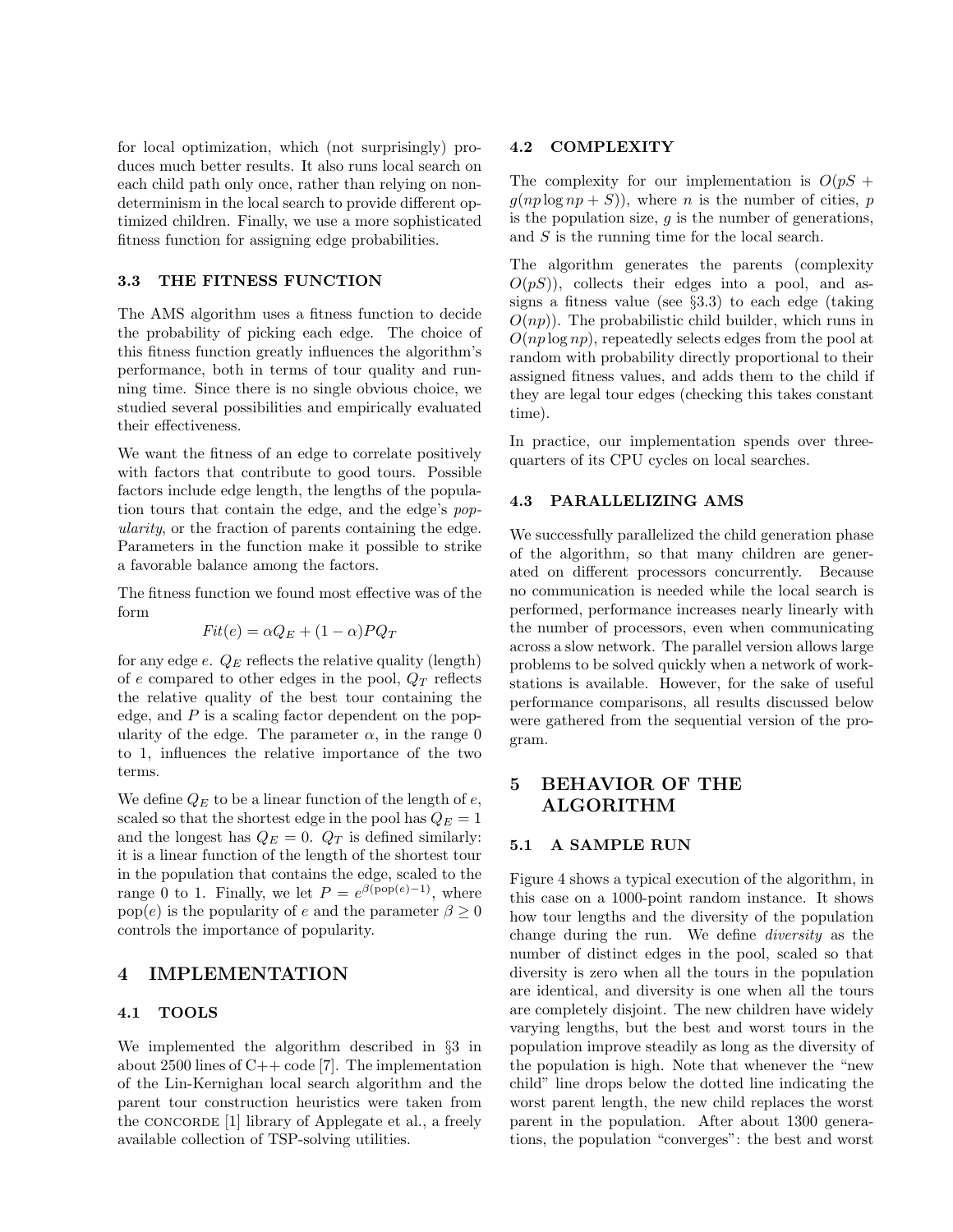

Figure 4: A typical run on a 1000-point random problem: best, worst, and new child optimized tour lengths (above) and diversity (below). (Population size is 10,  $\alpha = .05$ , and  $\beta = 1$ .)

tour lengths coincide, the noise in child generation drops to near zero, diversity drops to nearly zero, and the best tour length stops improving.

The correlation between diversity and convergence indicates interesting similarities between AMS and simulated annealing (SA). The diversity of the population in AMS acts like temperature in SA; when diversity is high, the algorithm is exploring many widely separated regions of the search space. But as diversity drops, the algorithm "homes in on" the best solution in the region it has selected. However, while the "cooling schedule" in SA is user-specified, AMS diversity drops according to internal factors.

## 5.2 SELECTION OF PARAMETERS

The parameters, especially population size, influence the diversity schedule. With only a few parents (less than 5, say), AMS can find a solution very quickly, but it is not very near to optimal. With many parents (20 or more), AMS takes quite a bit longer to reach convergence, but the resulting tour is very good. This behavior is illustrated in Figure 5. (Note that in the figure the population of 20 has not converged in the 2000 generations shown. It ultimately reaches tour quality slightly better than that of the population of 10.)

The value of  $\alpha$  also influences the performance. In general higher values of  $\alpha$  make the addition of unpopular or poorly performing edges more likely, raising diversity and slowing convergence. Picking  $\alpha$  slightly larger than zero, say  $\alpha \approx 0.05$  seems to work well. Performance is not as sensitive to  $\beta$ ; values near 1 work well.

We find the choice of construction heuristic and child completion heuristic have a moderate effect on the algorithm. Generally, random initial tours work better than nearest neighbor or greedy, and nearest-neighbor tour completion performs better than random tour completion. This is not surprising, since we want as much diversity as possible at the start, and want each child tour to be short. (Boese et al. claim that the choice of child completion heuristic has little effect. This may be a feature of their 2-opt local optimization, or it may be that their experiments involved too few generations to show the difference.)

# 6 PERFORMANCE AND COMPARISONS

All running times given in this section were measured on 200 MHz Pentium Pro workstations running the Solaris operating system.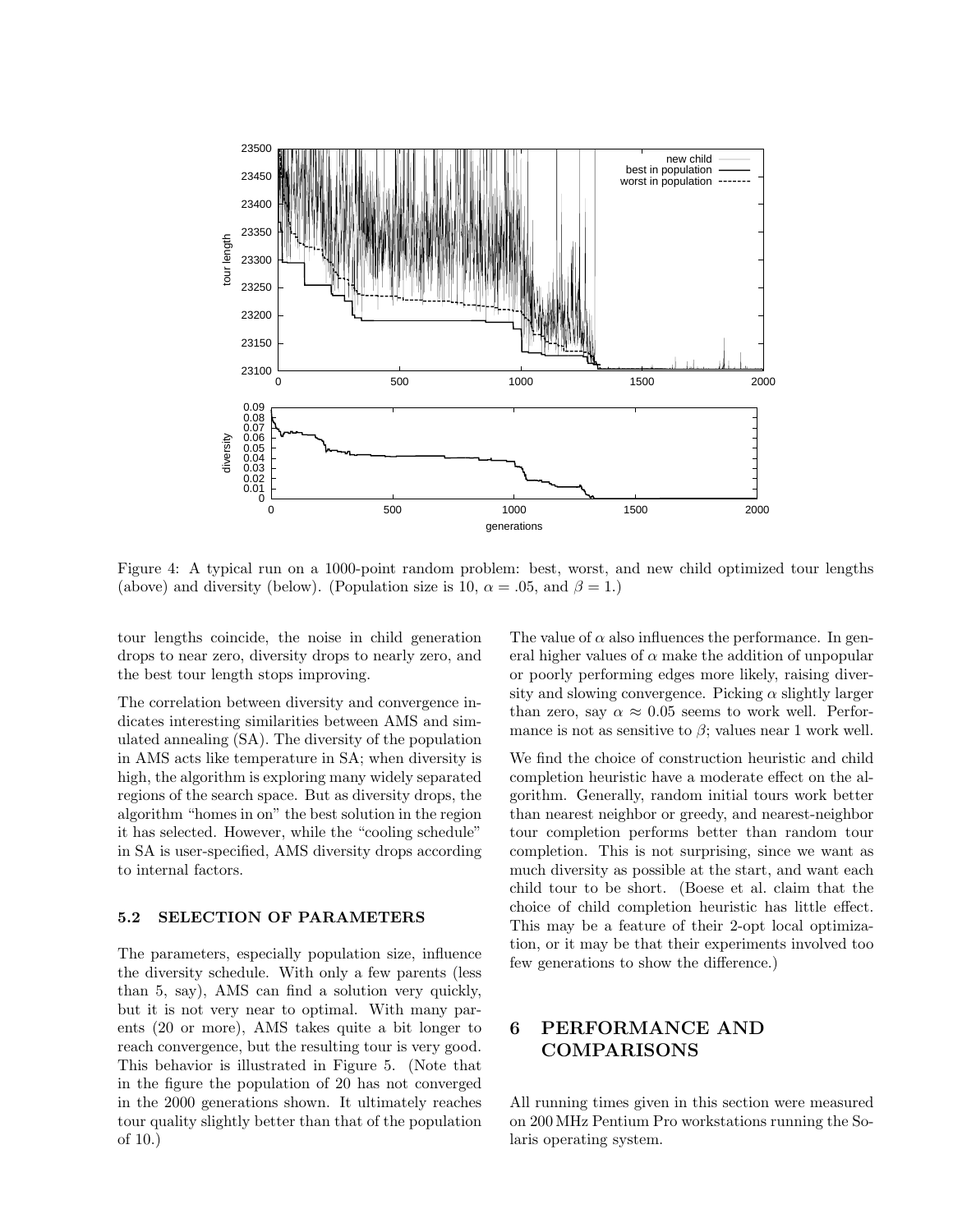

Figure 5: Best population tour lengths for a 1000-point random problem (average of 10 runs) for various sizes of the population.

## 6.1 DOES BREEDING HELP?

We can first check if the "adaptive" breeding of good tours is worthwhile by comparing to "unadaptive" multi-start, where instead of breeding to get new tours, we repeatedly pick random tours, then apply the same local optimization. Typical results are shown in Figure 6. Clearly, the adaptive method is much faster at finding good tours than repeated LK.

# 6.2 COMPARISONS TO OTHER ALGORITHMS

The 2-opt-based Boese et al. algorithm also performed better than its unadaptive counterpart. However, because 2-opt itself is inferior to Lin-Kernighan local optimization [3], one application of LK generally surpasses tour qualities achieved by hundreds of 2-opted child generations, at least in the case of the small problems discussed in their article (100 cities placed at random). Performance data is not supplied for larger problems, but it is reasonable to assume LK would continue to out-perform an algorithm that relies upon 2-opt. For a more meaningful comparison, we turn to an algorithm that also makes use of LK.

The CONCORDE library provides an implementation of the Iterated Lin-Kernighan (ILK) algorithm. As this algorithm is one of the most successful at finding highquality tours [3], it is an obvious candidate for comparison with AMS. Moreover, since AMS uses precisely the same LK local search implementation as ILK, runtime comparisons can be performed easily and fairly.

Our experiments focused on problems of several thousand cities. At these sizes, ILK runs quickly, apply-

ing thousands of "kicks" in a few minutes. However, like LK itself, it eventually gets trapped near a local minimum from which even the kicks find no escape. Thus, for best-quality results, it should be run multiple times with random starting tours. Figure 7 shows single runs of ILK on a 1000-point random problem, where the times indicate the amount of computation required before the algorithm failed to improve further. Also, to give an indication of the difficulty of finding near-optimal tours, the best results of a few repeated ILK runs—sometimes taking tens or hundreds of times longer—are shown.

For comparison, a sample of runs from AMS is also shown, in this case for a population size of 10. While AMS is clearly much slower than a single run of ILK, it seems to reliably find better tours: many single ILK runs are never able to do as well as a typical single AMS run. If we take into account the time needed to repeat ILK until a high-quality tour is found, we see AMS can be significantly faster. Generally, we see AMS is much more stable in its performance, a property we would expect from its population-based approach. A larger population, say of size 20, both improves tour quality and reliability, at the expense of a factor of 5–10 in running time.

In preliminary tests on problems an order of magnitude larger, AMS performance is poorer than ILK. We believe this is due to the global nature of the LK optimization required by each AMS generation. However, with such a computationally intensive problem, one may be able to use ILK itself as the local search in AMS (see §7.1).

#### 6.3 NON-RANDOM PROBLEMS

The previous results are for randomly chosen points. The TSPLIB archive [5] has many more interesting point configurations, taken from applications ranging from geography to printed-circuit board layouts. For many problems, provably optimal solutions (found by branch and bound methods, for example) are known. Table 1 lists the performance of AMS on six differently structured problems, for various population sizes.

As a comparison, ILK was run repeatedly, each time for enough "kicks" (8000–10 000) to obtain a stable result, until somewhat more than the amount of CPU time taken by the corresponding AMS run was expended.

The average lengths, best lengths, and times are determined from ten trials for each problem. We see that for each problem the best AMS result is at least as short as the best ILK result, and often significantly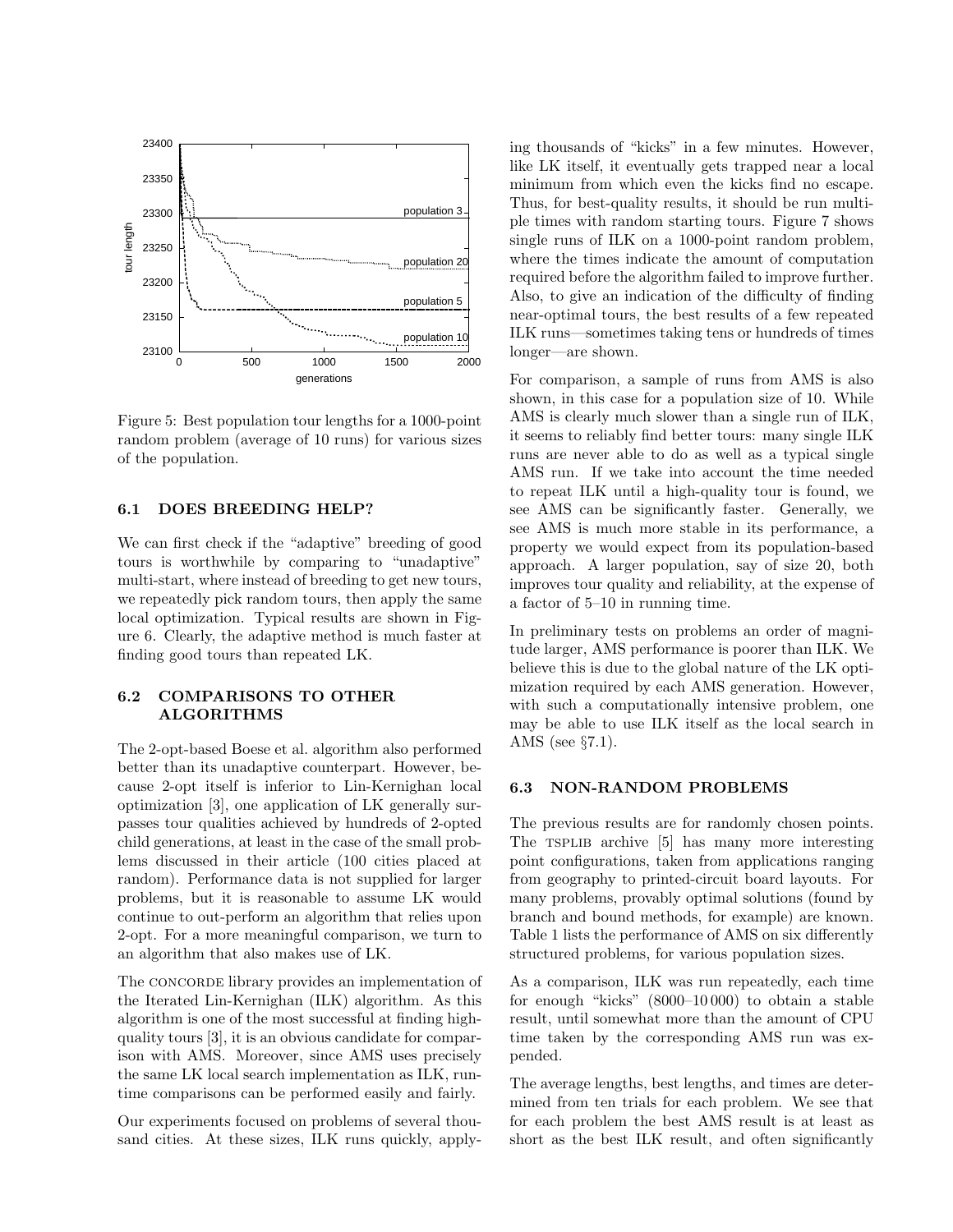

Figure 6: A typical run on a 1000-point random problem, and an "unadaptive" repetitive LK run.



Figure 7: Quality of ILK and AMS tours versus CPU time (on logarithmic scale) to find them.

(considering the closeness to optimality) shorter. In all but one case, AMS also performs better on average, particularly for the largest three problems.

## 7 FUTURE WORK

## 7.1 IMPROVING THE ALGORITHM

The number of possible variations on AMS is dizzying. Not only can parameters such as  $\alpha$  and population size be varied, but changes could be made in the fitness function, the local search, or the scheme for picking edges and completing children; it would be foolish to think the experiments described more than scratch the surface of what is possible with an algorithm of this type.

An interesting variation is to use a more powerful local

search, such as ILK. This is of course quite expensive and only of interest when tours very close to optimal are needed. Preliminary results indicate it to be more effective than simple repeated ILK from random starting tours (a typical method when using ILK). We are currently exploring this approach.

Altering the structure of the population may be helpful. For example, one could increase the size of the population as diversity lowers. Dynamically changing population size may allow more direct control of the algorithm and perhaps yield better results. Or, one could use multiple smaller populations simultaneously. This could improve speed since small populations find better tours faster. The good descendents of these small populations could then be merged into a new population, and breeding could continue.